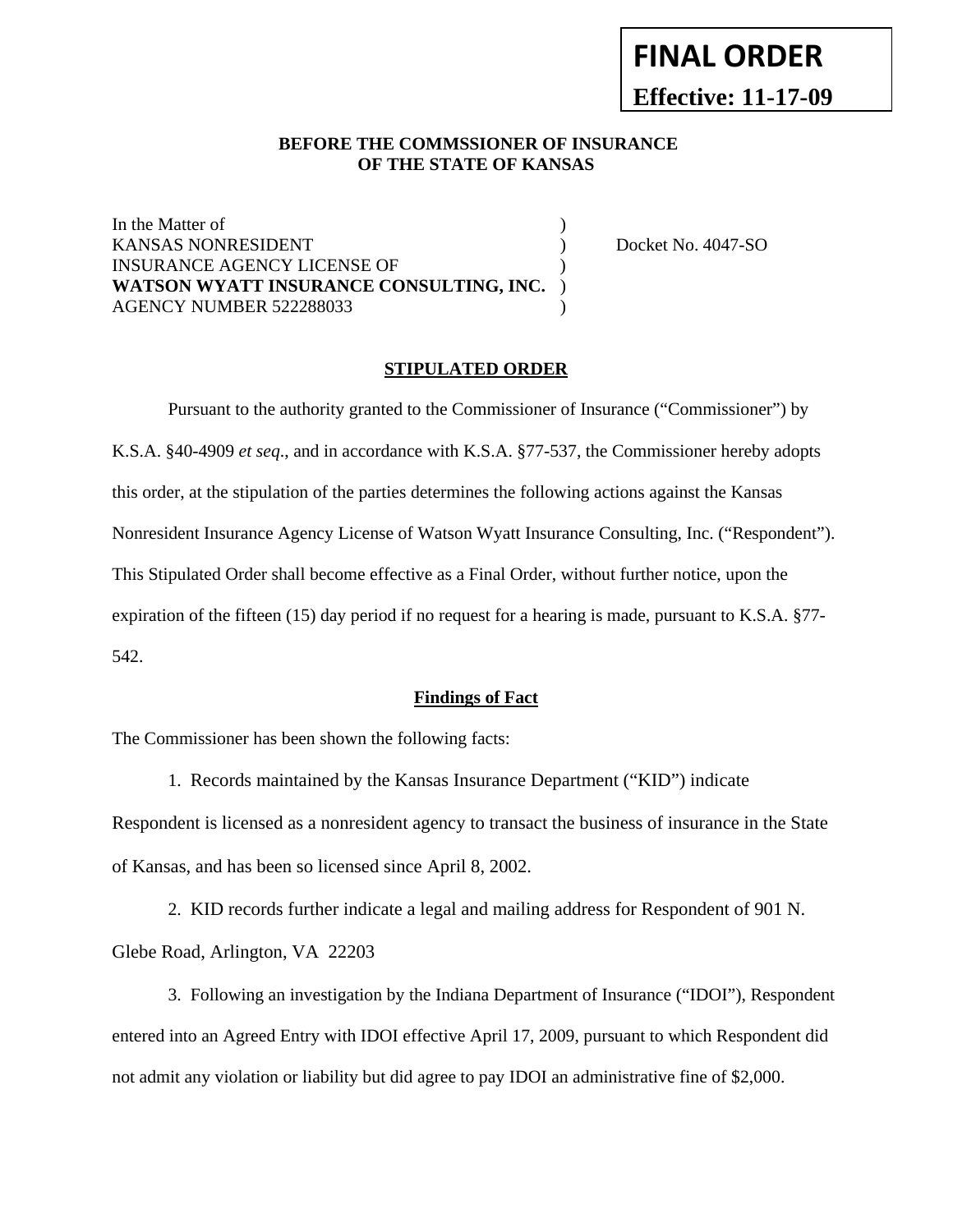4. By letter dated August 10, 2009, KID notified Respondent that it had failed to notify KID of the Agreed Entry with IDOI within the time required by K.A.R. 40-7-9.

 5. By letter dated August 20, 2009, Respondent provided KID with a copy of the Agreed Entry with IDOI and additional information requested by KID; however, Respondent submitted that the Agreed Entry with Indiana was not a "disciplinary action on the agent's license" within the meaning of K.A.R. 40-7-9(a), and that any failure to comply with KID regulations was inadvertent.

 6. Respondent and KID have agreed that Respondent shall pay KID an administrative penalty of Two Hundred Fifty Dollars (\$250.00) to resolve the foregoing matter.

#### **Applicable Law**

K.S.A. 40-4902(t) states that the definition of "Person" means an individual or a business entity." K.A.R. 40-7-9 states, in pertinent part:

"Each person licensed in this state as an insurance agent shall report the following to the commissioner of insurance within 30 days of occurrence:

(a) Each disciplinary action on the agent's license or licenses by the insurance regulatory agency of any other state of territory of the United States."

K.S.A. 40-4909(h)(2) allows the commissioner to impose an administrative penalty for any violation of subsection (a) of K.S.A.  $40-4909$ . K.S.A.  $40-4909(a)(2)(A)$  states that the commissioner of insurance can punish an agency for any violation of "[a]ny provision of chapter 40 of the Kansas Statutes Annotated, and amendments thereto, or any rule or regulation promulgated thereunder".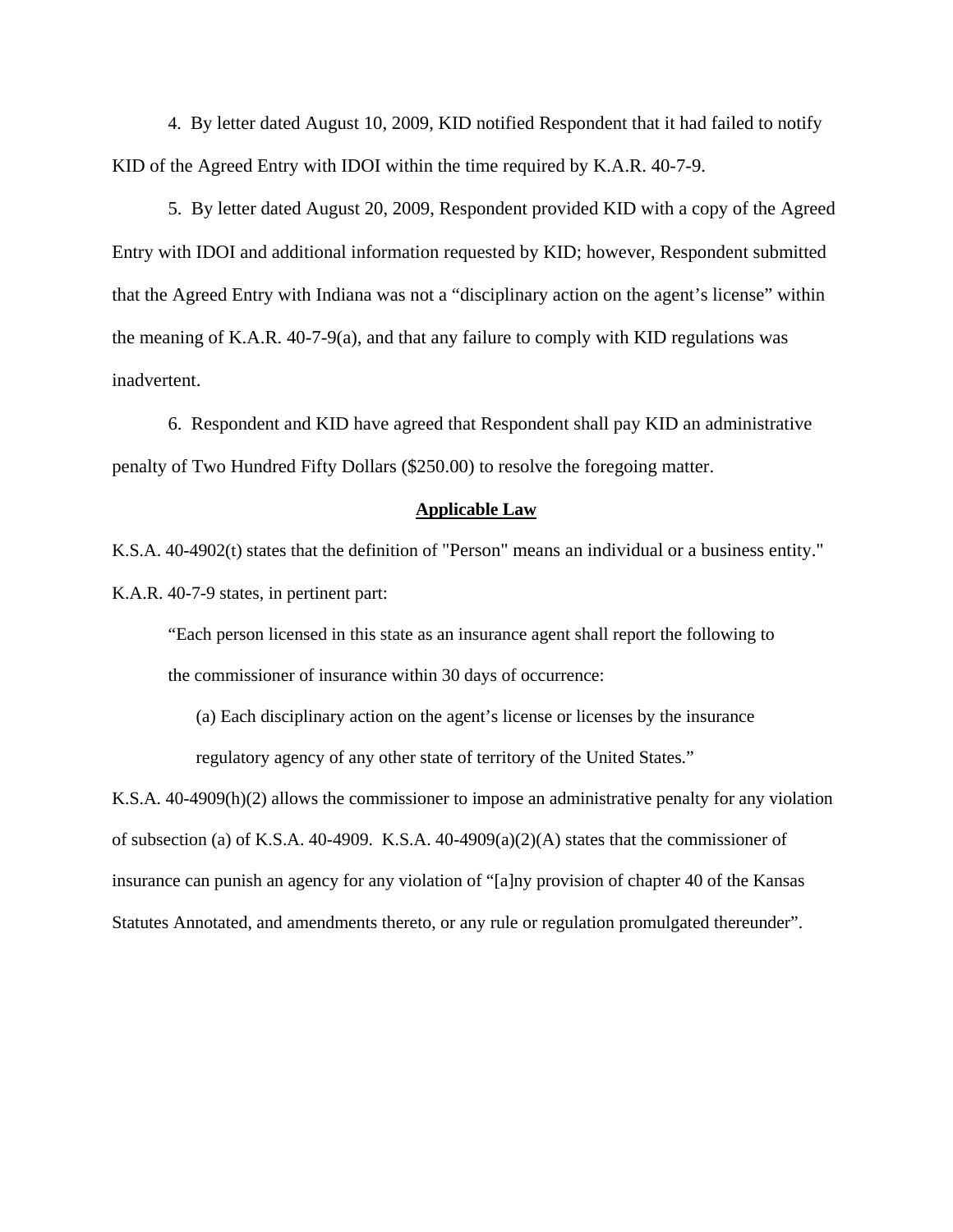#### **Conclusions of Law**

Based on the Findings of Fact enumerated above in Paragraphs #1 through #4 and the Applicable

Law above:

## **IT IS THEREFORE ORDERED BY THE COMMISSIONER OF INSURANCE:**

Watson Wyatt Insurance Consulting, Inc. shall pay an administrative penalty of Two

Hundred Fifty Dollars (\$ 250.00).

## **NOTICE OF RIGHTS**

Respondent is entitled to a hearing pursuant to K.S.A. 77-537, the Kansas Administrative Procedure

Act. If Respondent desires a hearing, the company must file a written request for a hearing with:

John W. Campbell, General Counsel Kansas Insurance Department 420 S.W. 9th Street Topeka, Kansas 66612

This request must be filed within fifteen (15) days from the date of service of this Order. If Respondent requests a hearing, the Kansas Insurance Department will notify the Respondent of the time and place of the hearing and information on the procedures, right of representation, and other rights of parties relating to the conduct of the hearing, before commencement of the same. If a hearing is not requested in the time and manner stated above, this Order shall become effective as a Final Order upon the expiration of time for requesting a hearing, pursuant to K.S.A. 77-613. In the event Respondent files a petition for judicial review, pursuant to K.S.A. 77-613(e), the agency officer to be served on behalf of the Kansas Insurance Department is:

John W. Campbell, General Counsel Kansas Insurance Department 420 S.W. 9th Street Topeka, Kansas 66612